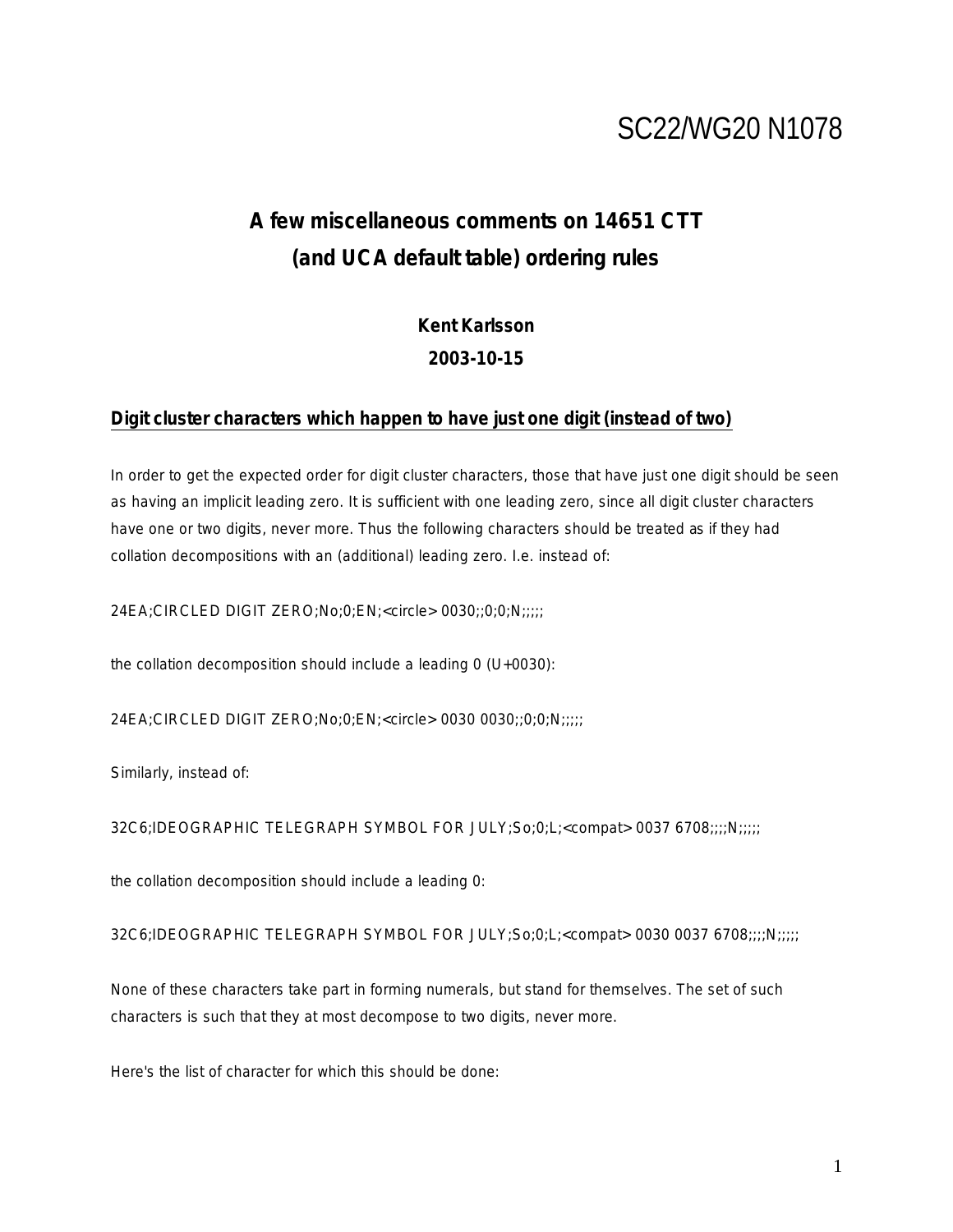24EA;CIRCLED DIGIT ZERO;No;0;EN;<circle> 0030;;0;0;N;;;;; 2460;CIRCLED DIGIT ONE;No;0;EN;<circle> 0031;;1;1;N;;;;; 2461;CIRCLED DIGIT TWO;No;0;EN;<circle> 0032;;2;2;N;;;;; 2462;CIRCLED DIGIT THREE;No;0;EN;<circle> 0033;;3;3;N;;;;; 2463;CIRCLED DIGIT FOUR;No;0;EN;<circle> 0034;;4;4;N;;;;; 2464;CIRCLED DIGIT FIVE;No;0;EN;<circle> 0035;;5;5;N;;;;; 2465;CIRCLED DIGIT SIX;No;0;EN;<circle> 0036;;6;6;N;;;;; 2466;CIRCLED DIGIT SEVEN;No;0;EN;<circle> 0037;;7;7;N;;;;; 2467;CIRCLED DIGIT EIGHT;No;0;EN;<circle> 0038;;8;8;N;;;;; 2468;CIRCLED DIGIT NINE;No;0;EN;<circle> 0039;;9;9;N;;;;;

2474;PARENTHESIZED DIGIT ONE;No;0;EN;<compat> 0028 0031 0029;;1;1;N;;;;; 2475;PARENTHESIZED DIGIT TWO;No;0;EN;<compat> 0028 0032 0029;;2;2;N;;;;; 2476;PARENTHESIZED DIGIT THREE;No;0;EN;<compat> 0028 0033 0029;;3;3;N;;;;; 2477;PARENTHESIZED DIGIT FOUR;No;0;EN;<compat> 0028 0034 0029;;4;4;N;;;;; 2478;PARENTHESIZED DIGIT FIVE;No;0;EN;<compat> 0028 0035 0029;;5;5;N;;;;; 2479;PARENTHESIZED DIGIT SIX;No;0;EN;<compat> 0028 0036 0029;;6;6;N;;;;; 247A;PARENTHESIZED DIGIT SEVEN;No;0;EN;<compat> 0028 0037 0029;;7;7;N;;;;; 247B;PARENTHESIZED DIGIT EIGHT;No;0;EN;<compat> 0028 0038 0029;;8;8;N;;;;; 247C;PARENTHESIZED DIGIT NINE;No;0;EN;<compat> 0028 0039 0029;;9;9;N;;;;;

2488;DIGIT ONE FULL STOP;No;0;EN;<compat> 0031 002E;;1;1;N;DIGIT ONE PERIOD;;;; 2489;DIGIT TWO FULL STOP;No;0;EN;<compat> 0032 002E;;2;2;N;DIGIT TWO PERIOD;;;; 248A;DIGIT THREE FULL STOP;No;0;EN;<compat> 0033 002E;;3;3;N;DIGIT THREE PERIOD;;;; 248B;DIGIT FOUR FULL STOP;No;0;EN;<compat> 0034 002E;;4;4;N;DIGIT FOUR PERIOD;;;; 248C;DIGIT FIVE FULL STOP;No;0;EN;<compat> 0035 002E;;5;5;N;DIGIT FIVE PERIOD;;;; 248D;DIGIT SIX FULL STOP;No;0;EN;<compat> 0036 002E;;6;6;N;DIGIT SIX PERIOD;;;; 248E;DIGIT SEVEN FULL STOP;No;0;EN;<compat> 0037 002E;;7;7;N;DIGIT SEVEN PERIOD;;;; 248F;DIGIT EIGHT FULL STOP;No;0;EN;<compat> 0038 002E;;8;8;N;DIGIT EIGHT PERIOD;;;; 2490;DIGIT NINE FULL STOP;No;0;EN;<compat> 0039 002E;;9;9;N;DIGIT NINE PERIOD;;;;

24F5;DOUBLE CIRCLED DIGIT ONE;No;0;ON;;;1;1;N;;;;; 24F6;DOUBLE CIRCLED DIGIT TWO;No;0;ON;;;2;2;N;;;;; 24F7;DOUBLE CIRCLED DIGIT THREE;No;0;ON;;;3;3;N;;;;; 24F8;DOUBLE CIRCLED DIGIT FOUR;No;0;ON;;;4;4;N;;;;; 24F9;DOUBLE CIRCLED DIGIT FIVE;No;0;ON;;;5;5;N;;;;; 24FA;DOUBLE CIRCLED DIGIT SIX;No;0;ON;;;6;6;N;;;;;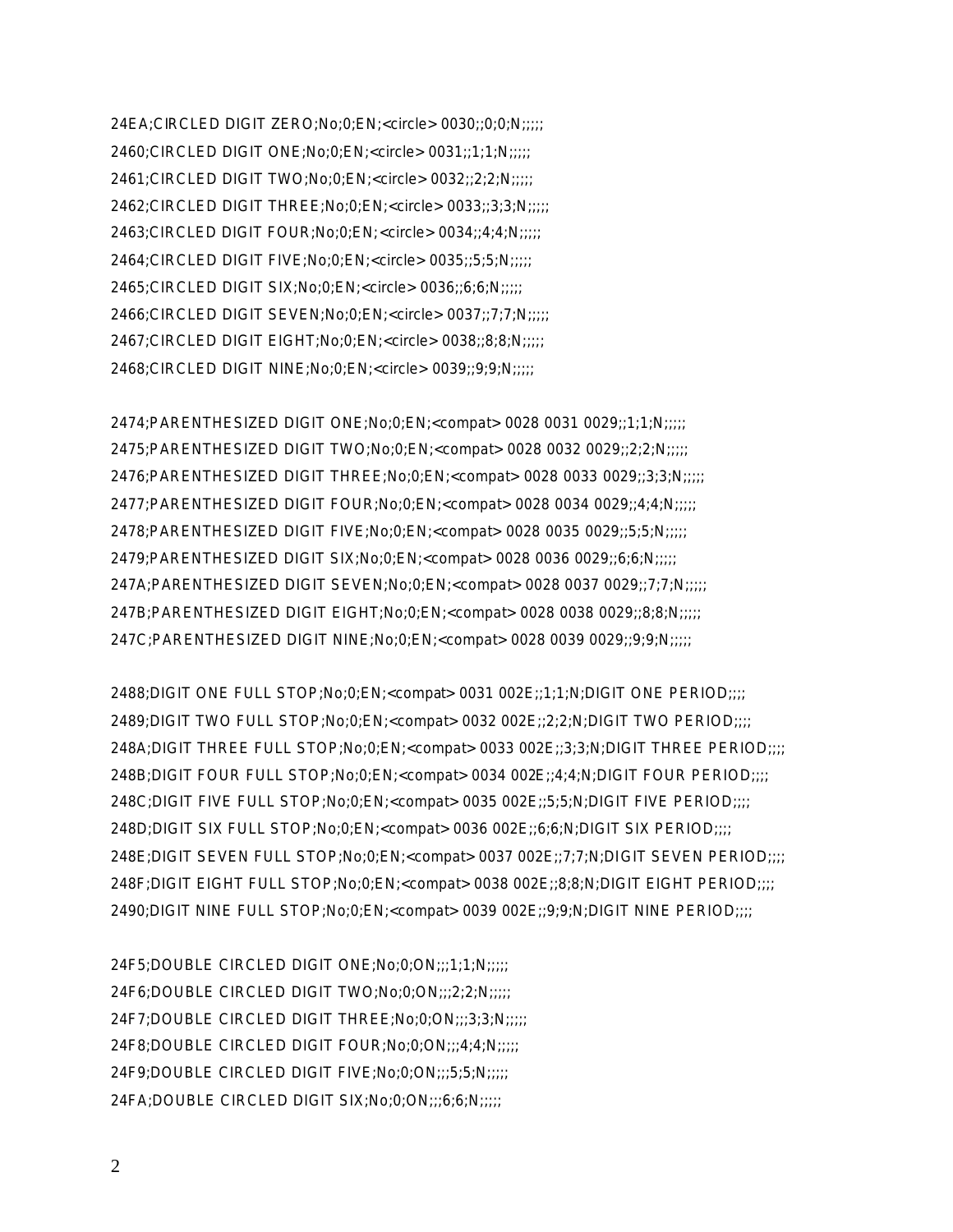24FB;DOUBLE CIRCLED DIGIT SEVEN;No;0;ON;;;7;7;N;;;;; 24FC;DOUBLE CIRCLED DIGIT EIGHT;No;0;ON;;;8;8;N;;;;; 24FD;DOUBLE CIRCLED DIGIT NINE;No;0;ON;;;9;9;N;;;;;

24FF;NEGATIVE CIRCLED DIGIT ZERO;No;0;ON;;;0;0;N;;;;;

2776;DINGBAT NEGATIVE CIRCLED DIGIT ONE;No;0;ON;;;1;1;N;INVERSE CIRCLED DIGIT ONE;;;; 2777;DINGBAT NEGATIVE CIRCLED DIGIT TWO;No;0;ON;;;2;2;N;INVERSE CIRCLED DIGIT TWO;;;; 2778;DINGBAT NEGATIVE CIRCLED DIGIT THREE;No;0;ON;;;3;3;N;INVERSE CIRCLED DIGIT

THREE;;;;

2779;DINGBAT NEGATIVE CIRCLED DIGIT FOUR;No;0;ON;;;4;4;N;INVERSE CIRCLED DIGIT FOUR;;;; 277A;DINGBAT NEGATIVE CIRCLED DIGIT FIVE;No;0;ON;;;5;5;N;INVERSE CIRCLED DIGIT FIVE;;;; 277B;DINGBAT NEGATIVE CIRCLED DIGIT SIX;No;0;ON;;;6;6;N;INVERSE CIRCLED DIGIT SIX;;;; 277C;DINGBAT NEGATIVE CIRCLED DIGIT SEVEN;No;0;ON;;;7;7;N;INVERSE CIRCLED DIGIT SEVEN::::

277D;DINGBAT NEGATIVE CIRCLED DIGIT EIGHT;No;0;ON;;;8;8;N;INVERSE CIRCLED DIGIT EIGHT;;;;

277E;DINGBAT NEGATIVE CIRCLED DIGIT NINE;No;0;ON;;;9;9;N;INVERSE CIRCLED DIGIT NINE;;;;

2780;DINGBAT CIRCLED SANS-SERIF DIGIT ONE;No;0;ON;;;1;1;N;CIRCLED SANS-SERIF DIGIT ONE;;;;

2781;DINGBAT CIRCLED SANS-SERIF DIGIT TWO;No;0;ON;;;2;2;N;CIRCLED SANS-SERIF DIGIT TWO;;;;

2782;DINGBAT CIRCLED SANS-SERIF DIGIT THREE;No;0;ON;;;3;3;N;CIRCLED SANS-SERIF DIGIT THRFF::::

2783;DINGBAT CIRCLED SANS-SERIF DIGIT FOUR;No;0;ON;;;4;4;N;CIRCLED SANS-SERIF DIGIT FOUR:::

2784;DINGBAT CIRCLED SANS-SERIF DIGIT FIVE;No;0;ON;;;5;5;N;CIRCLED SANS-SERIF DIGIT FIVE;;;;

2785;DINGBAT CIRCLED SANS-SERIF DIGIT SIX;No;0;ON;;;6;6;N;CIRCLED SANS-SERIF DIGIT SIX;;;; 2786;DINGBAT CIRCLED SANS-SERIF DIGIT SEVEN;No;0;ON;;;7;7;N;CIRCLED SANS-SERIF DIGIT SEVEN::::

2787;DINGBAT CIRCLED SANS-SERIF DIGIT EIGHT;No;0;ON;;;8;8;N;CIRCLED SANS-SERIF DIGIT EIGHT::::

2788;DINGBAT CIRCLED SANS-SERIF DIGIT NINE;No;0;ON;;;9;9;N;CIRCLED SANS-SERIF DIGIT  $NINE$ ;;;;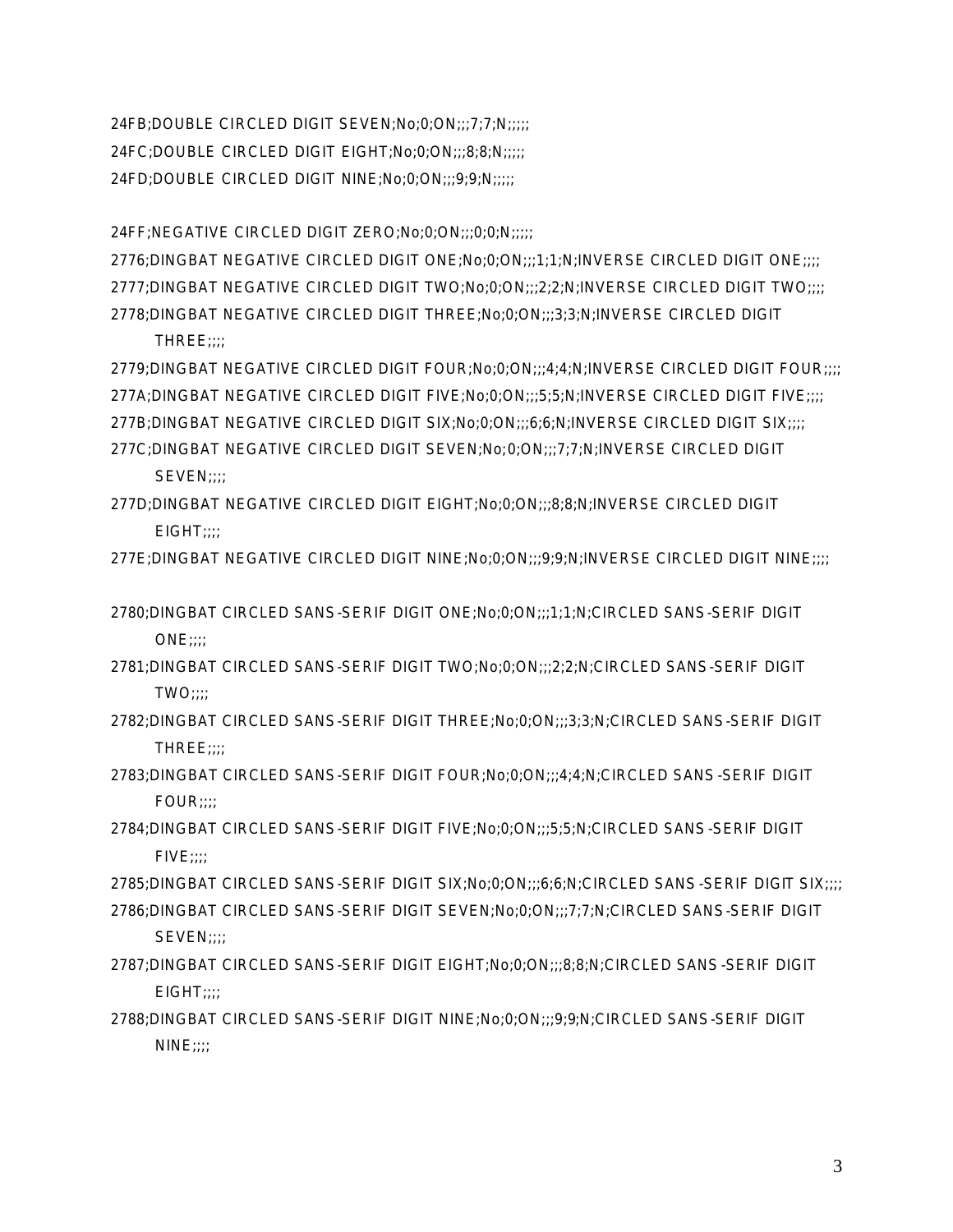- 278A;DINGBAT NEGATIVE CIRCLED SANS-SERIF DIGIT ONE;No;0;ON;;;1;1;N;INVERSE CIRCLED SANS-SERIF DIGIT ONE;;;;
- 278B;DINGBAT NEGATIVE CIRCLED SANS-SERIF DIGIT TWO;No;0;ON;;;2;2;N;INVERSE CIRCLED SANS-SERIF DIGIT TWO;;;;
- 278C;DINGBAT NEGATIVE CIRCLED SANS-SERIF DIGIT THREE;No;0;ON;;;3;3;N;INVERSE CIRCLED SANS-SERIF DIGIT THREE;;;;
- 278D;DINGBAT NEGATIVE CIRCLED SANS-SERIF DIGIT FOUR;No;0;ON;;;4;4;N;INVERSE CIRCLED SANS-SERIF DIGIT FOUR;;;;
- 278E;DINGBAT NEGATIVE CIRCLED SANS-SERIF DIGIT FIVE;No;0;ON;;;5;5;N;INVERSE CIRCLED SANS-SERIF DIGIT FIVE;;;;
- 278F;DINGBAT NEGATIVE CIRCLED SANS-SERIF DIGIT SIX;No;0;ON;;;6;6;N;INVERSE CIRCLED SANS-SERIF DIGIT SIX;;;;
- 2790;DINGBAT NEGATIVE CIRCLED SANS-SERIF DIGIT SEVEN;No;0;ON;;;7;7;N;INVERSE CIRCLED SANS-SERIF DIGIT SEVEN;;;;
- 2791;DINGBAT NEGATIVE CIRCLED SANS-SERIF DIGIT EIGHT;No;0;ON;;;8;8;N;INVERSE CIRCLED SANS-SERIF DIGIT EIGHT;;;;
- 2792;DINGBAT NEGATIVE CIRCLED SANS-SERIF DIGIT NINE;No;0;ON;;;9;9;N;INVERSE CIRCLED SANS-SERIF DIGIT NINE;;;;

32C0;IDEOGRAPHIC TELEGRAPH SYMBOL FOR JANUARY;So;0;L;<compat> 0031 6708;;;;N;;;;; 32C1;IDEOGRAPHIC TELEGRAPH SYMBOL FOR FEBRUARY;So;0;L;<compat> 0032 6708;;;;N;;;;; 32C2;IDEOGRAPHIC TELEGRAPH SYMBOL FOR MARCH;So;0;L;<compat> 0033 6708;;;;N;;;;; 32C3;IDEOGRAPHIC TELEGRAPH SYMBOL FOR APRIL;So;0;L;<compat> 0034 6708;;;;N;;;;; 32C4;IDEOGRAPHIC TELEGRAPH SYMBOL FOR MAY;So;0;L;<compat> 0035 6708;;;;N;;;;; 32C5;IDEOGRAPHIC TELEGRAPH SYMBOL FOR JUNE;So;0;L;<compat> 0036 6708;;;;N;;;;; 32C6;IDEOGRAPHIC TELEGRAPH SYMBOL FOR JULY;So;0;L;<compat> 0037 6708;;;;N;;;;; 32C7;IDEOGRAPHIC TELEGRAPH SYMBOL FOR AUGUST;So;0;L;<compat> 0038 6708;;;;N;;;;; 32C8;IDEOGRAPHIC TELEGRAPH SYMBOL FOR SEPTEMBER;So;0;L;<compat> 0039 6708;;;;N;;;;;

3358;IDEOGRAPHIC TELEGRAPH SYMBOL FOR HOUR ZERO;So;0;L;<compat> 0030 70B9;;;;N;;;;; 3359;IDEOGRAPHIC TELEGRAPH SYMBOL FOR HOUR ONE;So;0;L;<compat> 0031 70B9;;;;N;;;;; 335A;IDEOGRAPHIC TELEGRAPH SYMBOL FOR HOUR TWO;So;0;L;<compat> 0032 70B9;;;;N;;;;; 335B;IDEOGRAPHIC TELEGRAPH SYMBOL FOR HOUR THREE;So;0;L;<compat> 0033 70B9;;;;N;;;;; 335C;IDEOGRAPHIC TELEGRAPH SYMBOL FOR HOUR FOUR;So;0;L;<compat> 0034 70B9;;;;N;;;;; 335D;IDEOGRAPHIC TELEGRAPH SYMBOL FOR HOUR FIVE;So;0;L;<compat> 0035 70B9;;;;N;;;;; 335E;IDEOGRAPHIC TELEGRAPH SYMBOL FOR HOUR SIX;So;0;L;<compat> 0036 70B9;;;;N;;;;; 335F;IDEOGRAPHIC TELEGRAPH SYMBOL FOR HOUR SEVEN;So;0;L;<compat> 0037 70B9;;;;N;;;;;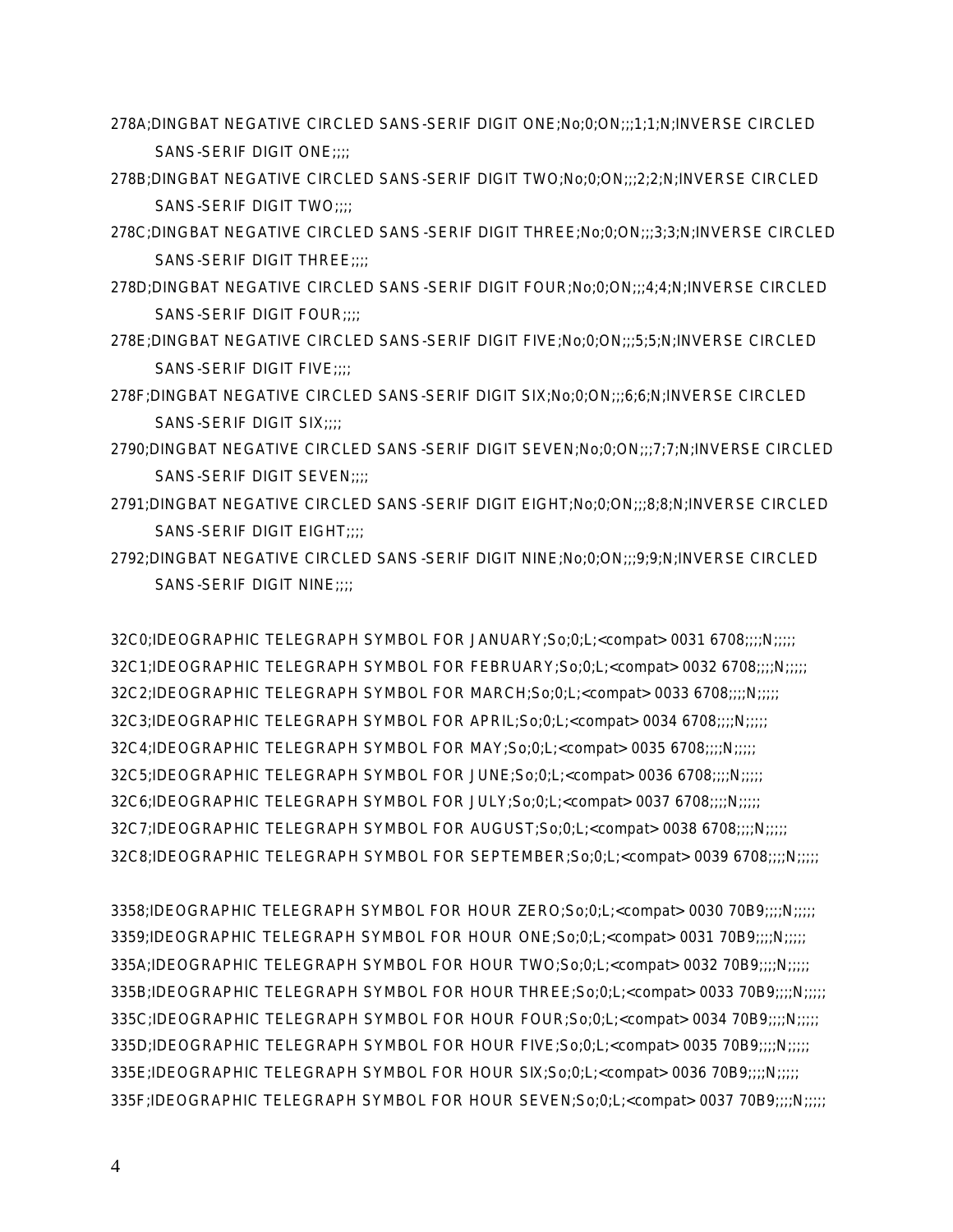3360;IDEOGRAPHIC TELEGRAPH SYMBOL FOR HOUR EIGHT;So;0;L;<compat> 0038 70B9;;;;N;;;;; 3361;IDEOGRAPHIC TELEGRAPH SYMBOL FOR HOUR NINE;So;0;L;<compat> 0039 70B9;;;;N;;;;;

It is very unlikely that a tailoring will correct the weighting for these characters, and even if so, that might happen only for some tailorings, but this should apply to all. Not even a special handling for correct numeric ordering of numerals for natural numbers in base ten will address the ordering of these characters.

### **Braille**

Braille should not be ignored at levels 1-3. The default collation should be significant from level 1, even though the ordering is nonsensical for all applications of Braille to code letters (and punctuation, as well as "state shifts" which are employed in Braille). For an alphabetically correct ordering, a tailoring is still needed.

#### **Subsyllabic collation clustering (Brahmic derived scripts and Hangul)**

For all the Indic scripts, incl. Khmer, Thai, Lao, etc.: The dependent vowels should have weights heavier than all scripts. (Could be made heavier than <TFFFF>, but heavier than <SFFE1> is sufficient.) The Viramas should be made heavier still. The reason for this is that the Indic scripts are syllabically ordered. E.g.,

Correct ordering (*not* produced by current tables):

 $<$ KA $>$ <KA, latin> <KA, han>  $<$ KA, II $>$ <KA, II, latin> <KA, II, han> <KA, VIRAMA, JA> <KA, VIRAMA, JA, latin> <KA, VIRAMA, JA, han> <KA, VIRAMA, JA, II> <KA, VIRAMA, JA, II, latin> <KA, VIRAMA, JA, II, han>

Current, incorrenct, ordering (though it is correct if no other script intervenes):